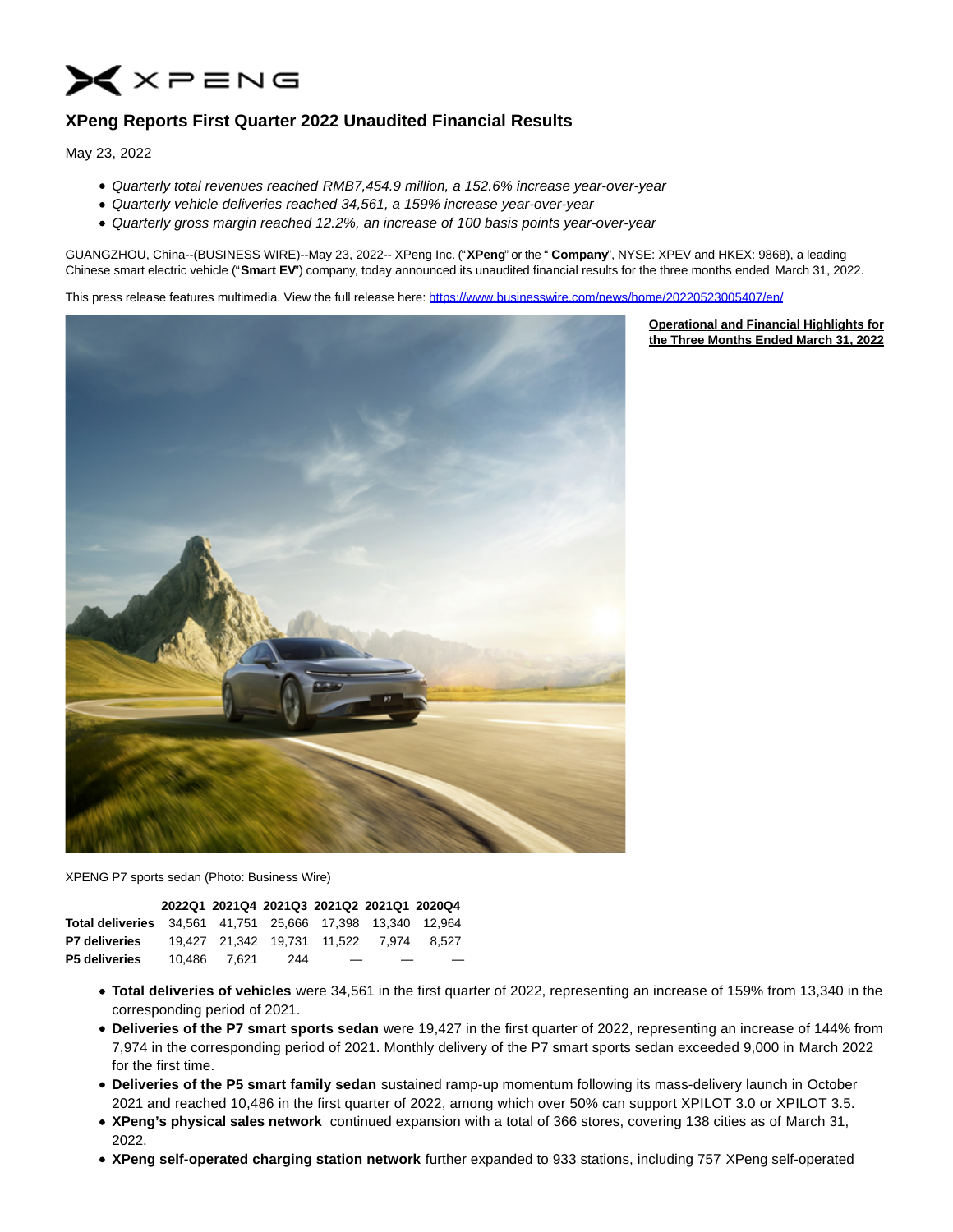supercharging stations and 176 destination charging stations as of March 31, 2022.

- **Total revenues** were RMB7,454.9 million (US\$1,176.0 million) for the first quarter of 2022, representing an increase of 152.6% from the same period of 2021, and a decrease of 12.9% from the fourth quarter of 2021.
- **Revenues from vehicle sales** were RMB6,998.8 million (US\$1,104.0 million) for the first quarter of 2022, representing an increase of 149.0% from the same period of 2021, and a decrease of 14.5% from the fourth quarter of 2021.
- **Gross margin** was 12.2% for the first quarter of 2022, compared with 11.2% for the same period of 2021 and 12.0% for the fourth quarter of 2021.
- **Vehicle margin,** which is gross profit of vehicle sales as a percentage of revenues from vehicle sales, was 10.4% for the first quarter of 2022, compared with 10.1% for the same period of 2021 and 10.9% for the fourth quarter of 2021.
- **Net loss** was RMB1,700.8 million (US\$268.3 million) for the first quarter of 2022, compared with RMB786.6 million for the same period of 2021 and RMB1,287.2 million for the fourth quarter of 2021. Excluding share-based compensation expenses, **non-GAAP net loss** was RMB1,528.2 million (US\$241.1 million) in the first quarter of 2022, compared with RMB696.3 million for the same period of 2021 and RMB1,198.3 million for the fourth quarter of 2021.
- **Net loss attributable to ordinary shareholders of XPeng** was RMB1,700.8 million (US\$268.3 million) for the first quarter of 2022, compared with RMB786.6 million for the same period of 2021 and RMB1,287.2 million in the fourth quarter of 2021. Excluding share-based compensation expenses, **non-GAAP net loss attributable to ordinary shareholders of XPeng** was RMB1,528.2 million (US\$241.1 million) for the first quarter of 2022, compared with RMB696.3 million for the same period of 2021 and RMB1,198.3 million for the fourth quarter of 2021.
- **Basic and diluted net loss per American depositary share (ADS)** were both RMB2.00 (US\$0.32) for the first quarter of 2022. **Non-GAAP basic and diluted net loss per ADS** were both RMB1.80 (US\$0.28) for the first quarter of 2022. Each ADS represents two Class A ordinary shares.
- **Cash and cash equivalents, restricted cash, short-term deposits, short-term investments and long-term deposits** were RMB41,714.0 million (US\$6,580.2 million) as of March 31, 2022, compared with RMB43,543.9 million as of December 31, 2021.

## **Key Financial Results**

(in RMB millions, except for percentage)

|                                                               |         | For the Three Months Ended       |         | % Change <sup>1</sup> |                  |
|---------------------------------------------------------------|---------|----------------------------------|---------|-----------------------|------------------|
|                                                               |         | March 31, December 31, March 31, |         |                       |                  |
|                                                               | 2021    | 2021                             | 2022    | YoY                   | QoQ              |
| Vehicle sales                                                 | 2,810.3 | 8,187.2                          | 6,998.8 | 149.0% -14.5%         |                  |
| Vehicle margin                                                | 10.1%   | 10.9%                            | 10.4%   | 30 <sub>bp</sub>      | $-50bp$          |
| Total revenues                                                | 2,950.9 | 8,556.0                          |         | 7,454.9 152.6% -12.9% |                  |
| Gross profit                                                  | 329.8   | 1,023.3                          |         | 910.7 176.1% -11.0%   |                  |
| Gross margin                                                  | 11.2%   | 12.0%                            | 12.2%   | 100 <sub>bp</sub>     | 20 <sub>bp</sub> |
| Net loss                                                      | 786.6   | 1,287.2                          |         | 1,700.8 116.2% 32.1%  |                  |
| Non-GAAP net loss                                             | 696.3   | 1,198.3                          |         | 1,528.2 119.5% 27.5%  |                  |
| Net loss attributable to<br>ordinary shareholders             | 786.6   | 1.287.2                          |         | 1,700.8 116.2% 32.1%  |                  |
| Non-GAAP net loss<br>attributable to ordinary<br>shareholders | 696.3   | 1,198.3                          |         | 1,528.2 119.5% 27.5%  |                  |
|                                                               |         |                                  |         |                       |                  |

i Except for vehicle margin and gross margin, where absolute changes instead of percentage changes are presented

#### **Management Commentary**

"Our first quarter performance marked a strong start to 2022. Demand for our high-quality EV products was robust and our proprietary suite of technologies continue to lead the industry," said Mr. He Xiaopeng, Chairman and CEO of XPeng. "Superior in-house technology development capability and proactive supply chain management enabled us to address supply chain challenges more efficiently. We remain confident in expanding our market share despite the impact of semi-conductor shortage and COVID-19."

"Our strategic goal is to make advanced driver-assistant system (" **ADAS**") more affordable and available to broader customers. We therefore resolve to develop full-scenario ADAS with optimized strong performance and a high level of safety at affordable cost, aiming to create greater value for our customers and shareholders." concluded Mr. He.

"We are pleased to begin the year with a strong quarter. Our total revenues grew rapidly by 152.6% year-over-year in the first quarter of 2022 and our gross margin held up well," said Dr. Hongdi Brian Gu, Honorary Vice Chairman and President of XPeng. "We will continue to manage supply chain uncertainties and we remain confident in our exciting product pipeline planned for 2022 and beyond. In addition, we expect to further leverage our economies of scale and continue to improve our operating efficiency."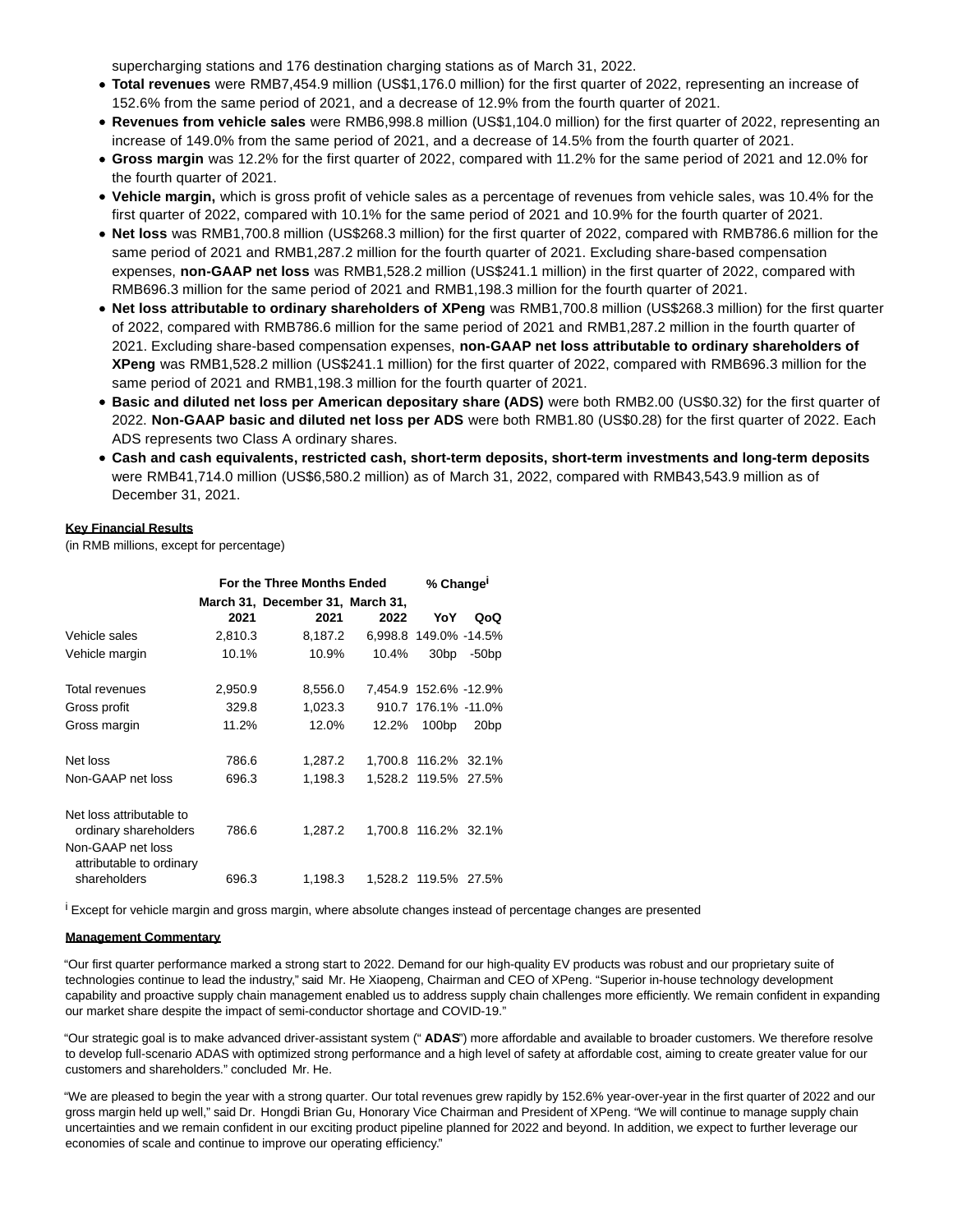### **Recent Developments**

### **Deliveries in April 2022**

- Total deliveries reached 9,002 vehicles in April 2022, representing a 75% increase year-over-year. The deliveries consisted of 3,714 P7 smart sports sedans, 3,564 P5 smart family sedans and 1,724 G3 and G3i compact smart SUVs.
- As of April 30, 2022, year-to-date total deliveries reached 43,563, representing a 136% increase year-over-year.

#### **Unaudited Financial Results for the Three Months Ended March 31, 2022**

**Total revenues** were RMB7,454.9 million (US\$1,176.0 million) for the first quarter of 2022, representing an increase of 152.6% from RMB2,950.9 million for the same period of 2021 and a decrease of 12.9% from RMB8,556.0 million for the fourth quarter of 2021.

Revenues from vehicle sales were RMB6,998.8 million (US\$1,104.0 million) for the first quarter of 2022, representing an increase of 149.0% from RMB2,810.3 million for the same period of 2021 and a decrease of 14.5% from RMB8,187.2 million for the fourth quarter of 2021. The year-over-year increase was mainly attributable to higher vehicle deliveries, especially for the P7 and P5, while the quarter-over-quarter decrease was associated with less vehicle deliveries affected by seasonal factors related to the Chinese New Year holiday.

Revenues from services and others were RMB456.1 million (US\$72.0 million) for the first quarter of 2022, representing an increase of 224.5% from RMB140.6 million for the same period of 2021 and an increase of 23.7% from RMB368.8 million for the fourth quarter of 2021. The year-over-year and the quarter-over-quarter increases were mainly attributed to more service, parts and accessory sales in line with higher accumulated vehicle sales.

**Cost of sales** was RMB6,544.2 million (US\$1,032.3 million) for the first quarter of 2022, representing an increase of 149.7% from RMB2,621.1 million for the same period of 2021 and a decrease of 13.1% from RMB7,532.7 million for the fourth quarter of 2021. The year-over-year and the quarterover-quarter changes were mainly in line with vehicle deliveries as described above.

**Gross margin** was 12.2% for the first quarter of 2022, compared with 11.2% and 12.0% for the first quarter of 2021 and the fourth quarter of 2021, respectively.

**Vehicle margin** was 10.4% for the first quarter of 2022, compared with 10.1% for the same period of 2021 and 10.9% for the fourth quarter of 2021. The quarter-over-quarter decrease was primarily attributable to increase in raw material costs.

**Research and development expenses** were RMB1,221.3 million (US\$192.7 million) for the first quarter of 2022, representing an increase of 128.2% from RMB535.1 million for the same period of 2021 and a decrease of 15.9% from RMB1,451.4 million for the fourth quarter of 2021. The year-over-year increase was mainly due to (i) the increase in employee compensation as a result of expanded research and development staff, and (ii) higher expenses relating to the development of new vehicles models to support future growth. The quarter-over-quarter decrease was mainly explained by less design and development expenses which were affected by seasonal factors related to the Chinese New Year holiday.

Selling, general and administrative expenses were RMB1,641.6 million (US\$259.0 million) for the first quarter of 2022, representing an increase of 127.7% from RMB720.8 million for the same period of 2021 and a decrease of 18.5% from RMB2,015.4 million for the fourth quarter of 2021. The year-over-year increase was mainly due to (i) higher marketing, promotional and advertising expenses to support vehicle sales, and (ii) the expansion of our sales network and associated personnel cost, and commission for franchised store sales. The quarter-over-quarter decrease was mainly associated with seasonal factors mentioned above.

**Loss from operations** was RMB1,920.5 million (US\$302.9 million) for the first quarter of 2022, compared with RMB903.9 million for the same period of 2021 and RMB2,429.7 million for the fourth quarter of 2021. The lower quarter-over-quarter loss was mainly attributable to less operating expenses.

**Non-GAAP loss from operations,** which excludes share-based compensation expenses, was RMB1,747.9 million (US\$275.7 million) for the first quarter of 2022, compared with RMB813.7 million for the same period of 2021 and RMB2,340.8 million for the fourth quarter of 2021.

**Net loss** was RMB1,700.8 million (US\$268.3 million) for the first quarter of 2022, compared with RMB786.6 million for the same period of 2021 and RMB1,287.2 million for the fourth quarter of 2021.

**Non-GAAP net loss,** which excludes share-based compensation expenses, was RMB1,528.2 million (US\$241.1 million) for the first quarter of 2022, compared with RMB696.3 million for the same period of 2021 and RMB1,198.3 million for the fourth quarter of 2021.

**Net loss attributable to ordinary shareholders of XPeng** was RMB1,700.8 million (US\$268.3 million) for the first quarter of 2022, compared with RMB786.6 million for the same period of 2021 and RMB1,287.2 million for the fourth quarter of 2021.

**Non-GAAP net loss attributable to ordinary shareholders of XPeng,** which excludes share-based compensation expenses, was RMB1,528.2 million (US\$241.1 million) for the first quarter of 2022, compared with RMB696.3 million for the same period of 2021 and RMB1,198.3 million for the fourth quarter of 2021.

**Basic and diluted net loss per ADS** were both RMB2.00 (US\$0.32) for the first quarter of 2022, compared with RMB0.99 for the first quarter of 2021 and RMB1.51 for the fourth quarter of 2021.

**Non-GAAP basic and diluted net loss per ADS** were both RMB1.80 (US\$0.28) for the first quarter of 2022, compared with RMB0.88 for the first quarter of 2021 and RMB1.41 for the fourth quarter of 2021.

## **Balance Sheets**

As of March 31, 2022, the Company had cash and cash equivalents, restricted cash, short-term deposits, short-term investments and long-term deposits of RMB41,714.0 million (US\$6,580.2 million), compared with RMB43,543.9 million as of December 31, 2021.

#### **Business Outlook**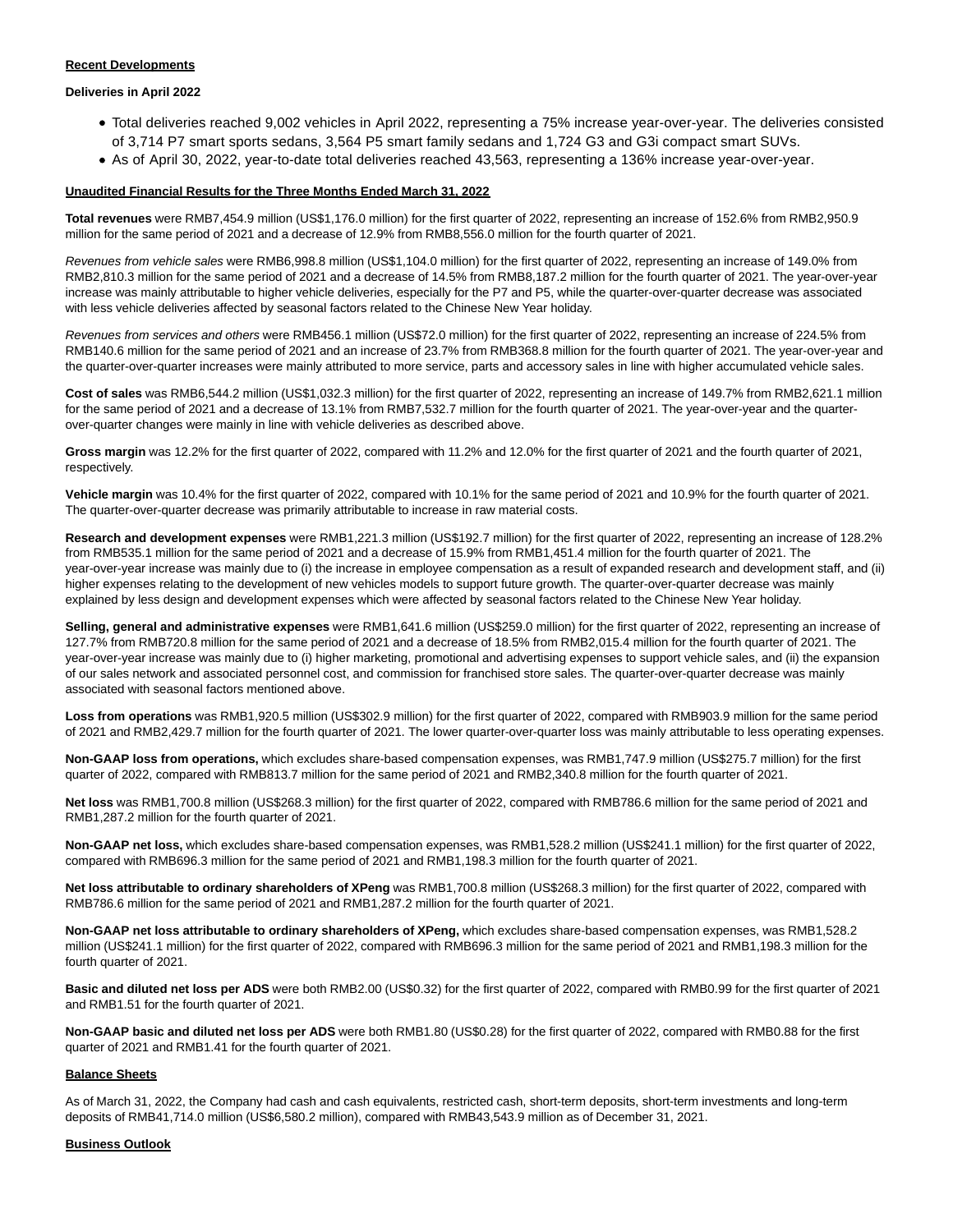For the second quarter of 2022, the Company expects:

- **Deliveries of vehicles** to be between 31,000 and 34,000, representing a year-over-year increase of approximately 78.2% to 95.4%.
- **Total revenues** to be between RMB6.8 billion and RMB7.5 billion, representing a year-over-year increase of approximately 80.8% to 99.4%.

The above outlook is based on the current market conditions and reflects the Company's preliminary estimates of market and operating conditions, and customer demand, which are all subject to change.

### **Conference Call**

The Company's management will host an earnings conference call at 8:00 AM U.S. Eastern Time on May 23, 2022 (8:00 PM Beijing/Hong Kong time on May 23, 2022.)

Dial-in details for the earnings conference call are as follows:

United States: +1-833-350-1333 United Kingdom: +44-203-547-8612 International: +1-236-389-2427 Hong Kong, China: +852-3012-6671 China Mainland: 400-820-9391 Conference ID: 7028829

Participants please dial-in 5 minutes prior to the scheduled start time to be connected to the call.

Additionally, a live and archived webcast of the conference call will be available on the Company's investor relations website at [http://ir.xiaopeng.com.](https://cts.businesswire.com/ct/CT?id=smartlink&url=http%3A%2F%2Fir.xiaopeng.com%2F&esheet=52727297&newsitemid=20220523005407&lan=en-US&anchor=http%3A%2F%2Fir.xiaopeng.com.&index=1&md5=5c60c812f85009b7a035e11e9ce91111)

A replay of the conference call will be accessible approximately two hours after the conclusion of the call until May 30, 2022, by dialing the following telephone numbers:

United States: +1-800-585-8367 International: +1-416-621-4642 Replay Access Code: 7028829

### **About XPeng**

XPeng is a leading Chinese Smart EV company that designs, develops, manufactures, and markets Smart EVs that appeal to the large and growing base of technology-savvy middle-class consumers in China. Its mission is to drive Smart EV transformation with technology and data, shaping the mobility experience of the future. In order to optimize its customers' mobility experience, XPeng develops in-house its full-stack advanced driverassistance system technology and in-car intelligent operating system, as well as core vehicle systems including powertrain and the electrification/ electronic architecture. XPeng is headquartered in Guangzhou, China, with main offices in Beijing, Shanghai, Silicon Valley, San Diego and Amsterdam. The Company's Smart EVs are mainly manufactured at its plant in Zhaoqing, Guangdong province. For more information, please visit [https://heyxpeng.com/.](https://cts.businesswire.com/ct/CT?id=smartlink&url=https%3A%2F%2Fheyxpeng.com%2F&esheet=52727297&newsitemid=20220523005407&lan=en-US&anchor=https%3A%2F%2Fheyxpeng.com%2F&index=2&md5=89cfd8ee6bebcff7cd43659fea51d420)

# **Use of Non-GAAP Financial Measures**

The Company uses non-GAAP measures, such as non-GAAP loss from operations, non-GAAP net loss, non-GAAP net loss attributable to ordinary shareholders, non-GAAP basic loss per weighted average number of ordinary shares and non-GAAP basic loss per ADS, in evaluating its operating results and for financial and operational decision-making purposes. By excluding the impact of share-based compensation expenses, the Company believes that the non-GAAP financial measures help identify underlying trends in its business and enhance the overall understanding of the Company's past performance and future prospects. The Company also believes that the non-GAAP financial measures allow for greater visibility with respect to key metrics used by the Company's management in its financial and operational decision-making. The non-GAAP financial measures are not presented in accordance with U.S. GAAP and may be different from non-GAAP methods of accounting and reporting used by other companies. The non-GAAP financial measures have limitations as analytical tools and when assessing the Company's operating performance, investors should not consider them in isolation, or as a substitute for net loss or other consolidated statements of comprehensive loss data prepared in accordance with U.S. GAAP. The Company encourages investors and others to review its financial information in its entirety and not rely on a single financial measure. The Company mitigates these limitations by reconciling the non-GAAP financial measures to the most comparable U.S. GAAP performance measures, all of which should be considered when evaluating the Company's performance.

For more information on the non-GAAP financial measures, please see the table captioned "Unaudited Reconciliations of GAAP and non-GAAP Results" set forth in this announcement.

### **Exchange Rate Information**

This announcement contains translations of certain RMB amounts into U.S. dollars at a specified rate solely for the convenience of the reader. Unless otherwise noted, all translations from RMB to U.S. dollars and from U.S. dollars to RMB are made at a rate of RMB6.3393 to US\$1.00, the exchange rate on March 31, 2022, set forth in the H.10 statistical release of the Federal Reserve Board. The Company makes no representation that the RMB or U.S. dollars amounts referred could be converted into U.S. dollars or RMB, as the case may be, at any particular rate or at all.

### **Safe Harbor Statement**

This announcement contains forward-looking statements. These statements are made under the "safe harbor" provisions of the United States Private Securities Litigation Reform Act of 1995. These forward-looking statements can be identified by terminology such as "will," "expects," "anticipates,"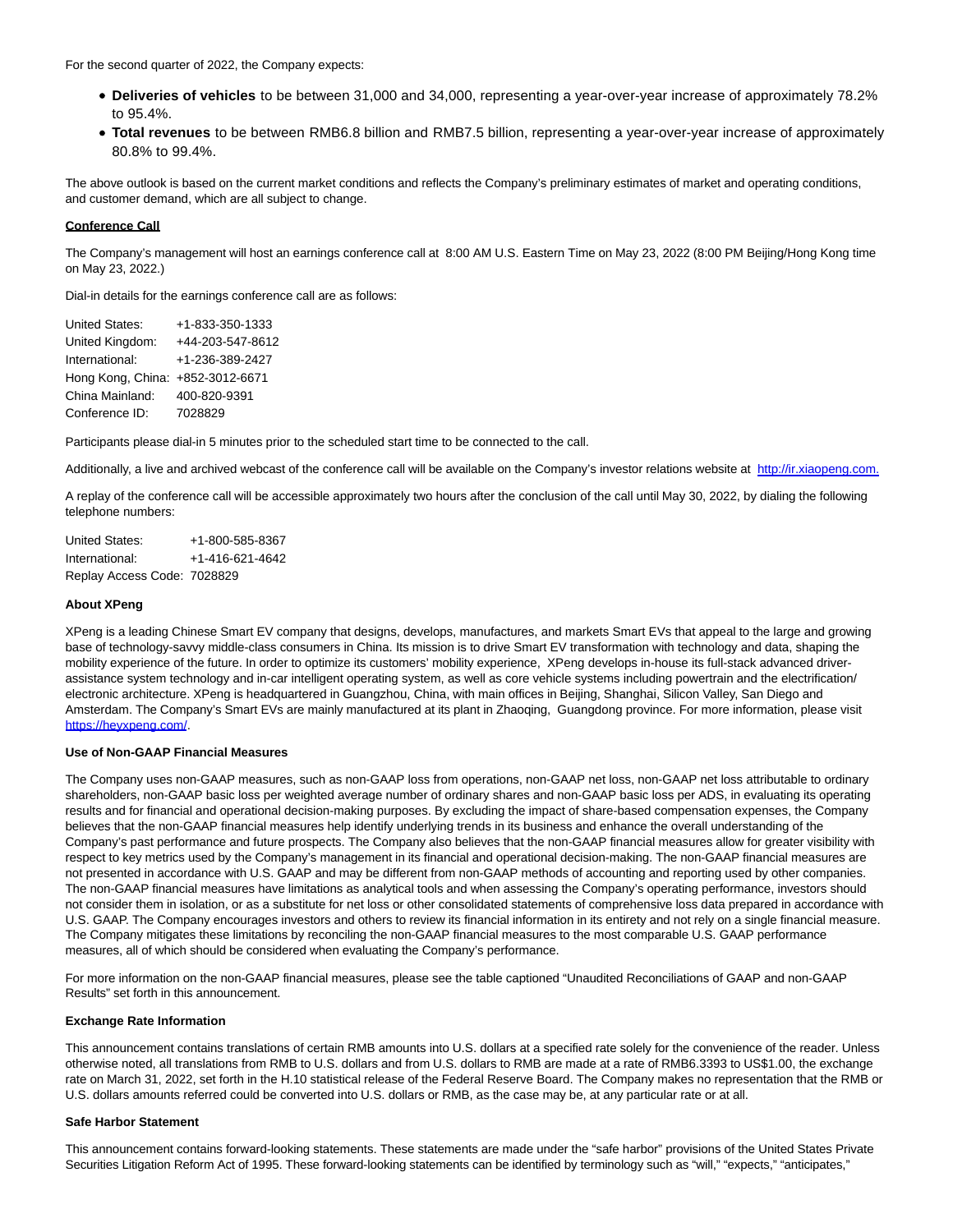"future," "intends," "plans," "believes," "estimates" and similar statements. Statements that are not historical facts, including statements about XPeng's beliefs and expectations, are forward-looking statements. Forward-looking statements involve inherent risks and uncertainties. A number of factors could cause actual results to differ materially from those contained in any forward-looking statement, including but not limited to the following: XPeng's goal and strategies; XPeng's expansion plans; XPeng's future business development, financial condition and results of operations; the trends in, and size of, China's EV market; XPeng's expectations regarding demand for, and market acceptance of, its products and services; XPeng's expectations regarding its relationships with customers, contract manufacturer, suppliers, third-party service providers, strategic partners and other stakeholders; general economic and business conditions; and assumptions underlying or related to any of the foregoing. Further information regarding these and other risks is included in XPeng's filings with the United States Securities and Exchange Commission. All information provided in this announcement is as of the date of this announcement, and XPeng does not undertake any obligation to update any forward-looking statement, except as required under applicable law.

## **XPENG INC.**

### **UNAUDITED CONDENSED CONSOLIDATED BALANCE SHEETS**

(All amounts in thousands, except for share and per share data)

|                                        | December 31.<br>2021<br><b>RMB</b> | March 31.<br>2022<br><b>RMB</b> | March 31.<br>2022<br>(audited) (unaudited) (unaudited)<br>US\$ |
|----------------------------------------|------------------------------------|---------------------------------|----------------------------------------------------------------|
| <b>ASSETS</b>                          |                                    |                                 |                                                                |
| <b>Current assets</b>                  |                                    |                                 |                                                                |
| Cash and cash equivalents              | 11,024,906                         | 9,320,455                       | 1,470,266                                                      |
| Restricted cash                        | 609,975                            | 494,232                         | 77,963                                                         |
| Short-term deposits                    | 25,858,007                         | 23,809,894                      | 3,755,918                                                      |
| Short-term investments                 | 2,833,763                          | 2,160,274                       | 340,775                                                        |
| Accounts and notes receivable, net     | 2,673,494                          | 3,079,059                       | 485,710                                                        |
| Current portion of installment payment |                                    |                                 |                                                                |
| receivables, net                       | 887,202                            | 1,040,019                       | 164,059                                                        |
| Inventory                              | 2,661,921                          | 3,670,513                       | 579,009                                                        |
| Amounts due from related parties       | 32,785                             | 50,675                          | 7,994                                                          |
| Prepayments and other current assets   | 2,248,683                          | 2,397,726                       | 378,232                                                        |
|                                        |                                    |                                 |                                                                |
| <b>Total current assets</b>            | 48,830,736                         | 46,022,847                      | 7,259,926                                                      |
|                                        |                                    |                                 |                                                                |
| <b>Non-current assets</b>              |                                    |                                 |                                                                |
| Property, plant and equipment, net     | 5,424,776                          | 6,163,984                       | 972,345                                                        |
| Right-of-use assets, net               | 1,561,175                          | 1,776,485                       | 280,234                                                        |
| Intangible assets, net                 | 878,724                            | 883,541                         | 139,375                                                        |
| Land use rights, net                   | 595,471                            | 2,200,302                       | 347,089                                                        |
| Installment payment receivables, net   | 1,863,492                          | 2,023,234                       | 319,157                                                        |
| Other non-current assets               | 1,730,486                          | 339,833                         | 53,607                                                         |
| Long-term investments                  | 1,549,176                          | 1,645,034                       | 259,498                                                        |
| Long-term deposits                     | 3,217,266                          | 5,929,127                       | 935,297                                                        |
|                                        |                                    |                                 |                                                                |
| <b>Total non-current assets</b>        | 16,820,566                         | 20,961,540                      | 3,306,602                                                      |
|                                        |                                    |                                 |                                                                |
| <b>Total assets</b>                    | 65,651,302                         | 66,984,387                      | 10,566,528                                                     |

#### **XPENG INC.**

## **UNAUDITED CONDENSED CONSOLIDATED BALANCE SHEETS (CONTINUED)**

(All amounts in thousands, except for share and per share data)

|                                      | December 31.<br>2021<br>RMB | March 31.<br>2022<br>(audited) (unaudited) (unaudited)<br><b>RMB</b> | March 31.<br>2022<br>US\$ |
|--------------------------------------|-----------------------------|----------------------------------------------------------------------|---------------------------|
| <b>LIABILITIES</b>                   |                             |                                                                      |                           |
| <b>Current liabilities</b>           |                             |                                                                      |                           |
| Accounts and notes payable           | 12,362,186                  | 13,850,126                                                           | 2,184,804                 |
| Amounts due to related parties       | 24,919                      | 22,126                                                               | 3,490                     |
| Current portion of lease liabilities | 373,488                     | 423,847                                                              | 66,860                    |
| Current portion of deferred revenue  | 418.227                     | 475.413                                                              | 74.995                    |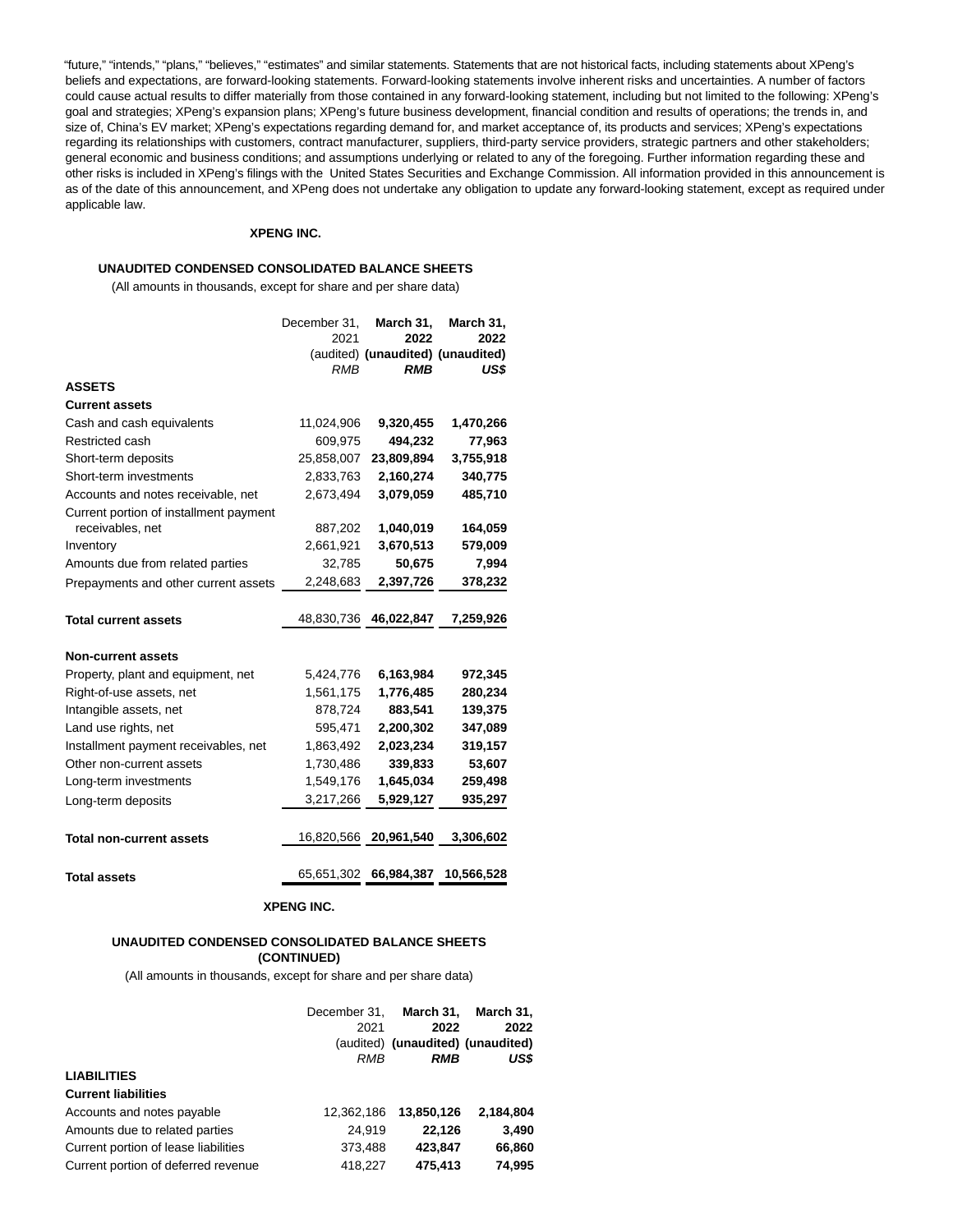| Current portion of long-term borrowings    |            | 477,425                       | 75,312      |
|--------------------------------------------|------------|-------------------------------|-------------|
| Accruals and other liabilities             | 4,811,107  | 4,790,609                     | 755,700     |
| Income taxes payable                       | 22,737     | 26,058                        | 4,111       |
| <b>Total current liabilities</b>           | 18,012,664 | 20,065,604                    | 3,165,272   |
| <b>Non-current liabilities</b>             |            |                               |             |
| Long-term borrowings                       | 1,675,106  | 2,256,740                     | 355,992     |
| Lease liabilities                          | 1,189,754  | 1,362,866                     | 214,987     |
| Deferred revenue                           | 479,061    | 564,684                       | 89,077      |
| Other non-current liabilities              | 2,148,139  | 2,214,455                     | 349,322     |
|                                            |            |                               |             |
| <b>Total non-current liabilities</b>       | 5,492,060  | 6,398,745                     | 1,009,378   |
|                                            |            |                               |             |
| <b>Total liabilities</b>                   | 23,504,724 | 26,464,349                    | 4,174,650   |
| <b>Commitments and contingencies</b>       |            |                               |             |
| <b>SHAREHOLDERS' EQUITY</b>                |            |                               |             |
| Class A Ordinary shares                    | 87         | 87                            | 14          |
| Class B Ordinary shares                    | 25         | 25                            | 4           |
| Additional paid-in capital                 | 59,980,534 | 60,153,073                    | 9,488,914   |
| <b>Statutory reserves</b>                  | 6,047      | 6,047                         | 954         |
| <b>Accumulated deficit</b>                 |            | $(16, 191, 566)$ (17,892,333) | (2,822,447) |
| Accumulated other comprehensive loss       |            | $(1,648,549)$ $(1,746,861)$   | (275, 561)  |
| Total shareholders' equity                 | 42,146,578 | 40,520,038                    | 6,391,878   |
|                                            |            |                               |             |
| Total liabilities and shareholders' equity | 65,651,302 | 66,984,387                    | 10,566,528  |

**XPENG INC.**

#### **UNAUDITED CONDENSED CONSOLIDATED STATEMENTS OF COMPREHENSIVE INCOME/(LOSS)**

(All amounts in thousands, except for share and per share data)

|                                              | <b>Three Months End</b> |                                  |                                       |            |  |
|----------------------------------------------|-------------------------|----------------------------------|---------------------------------------|------------|--|
|                                              |                         | March 31, December 31, March 31, |                                       | March 31,  |  |
|                                              | 2021                    | 2021                             | 2022                                  | 2022       |  |
|                                              | <b>RMB</b>              | <b>RMB</b>                       | <b>RMB</b>                            | US\$       |  |
| <b>Revenues</b>                              |                         |                                  |                                       |            |  |
| Vehicle sales                                | 2,810,347               | 8,187,181                        | 6,998,815                             | 1,104,036  |  |
| Services and others                          | 140,579                 | 368,827                          | 456,123                               | 71,952     |  |
| <b>Total revenues</b>                        | 2,950,926               | 8,556,008                        | 7,454,938                             | 1,175,988  |  |
| Cost of sales                                |                         |                                  |                                       |            |  |
| Vehicle sales                                | (2,525,808)             |                                  | $(7,296,930)$ (6,271,499)             | (989, 305) |  |
| Services and others                          | (95, 277)               |                                  | $(235,768)$ $(272,710)$               | (43, 019)  |  |
| <b>Total cost of sales</b>                   | (2,621,085)             |                                  | $(7,532,698)$ (6,544,209) (1,032,324) |            |  |
| <b>Gross profit</b>                          | 329,841                 | 1,023,310                        | 910,729                               | 143,664    |  |
| <b>Operating expenses</b>                    |                         |                                  |                                       |            |  |
| Research and development expenses            | (535, 114)              |                                  | $(1,451,389)$ (1,221,278)             | (192, 652) |  |
| Selling, general and administrative expenses | (720, 821)              |                                  | $(2,015,425)$ (1,641,575)             | (258,952)  |  |
| <b>Total operating expenses</b>              | (1, 255, 935)           |                                  | $(3,466,814)$ (2,862,853)             | (451, 604) |  |
| Other income, net                            | 22,161                  | 13,837                           | 31,659                                | 4.994      |  |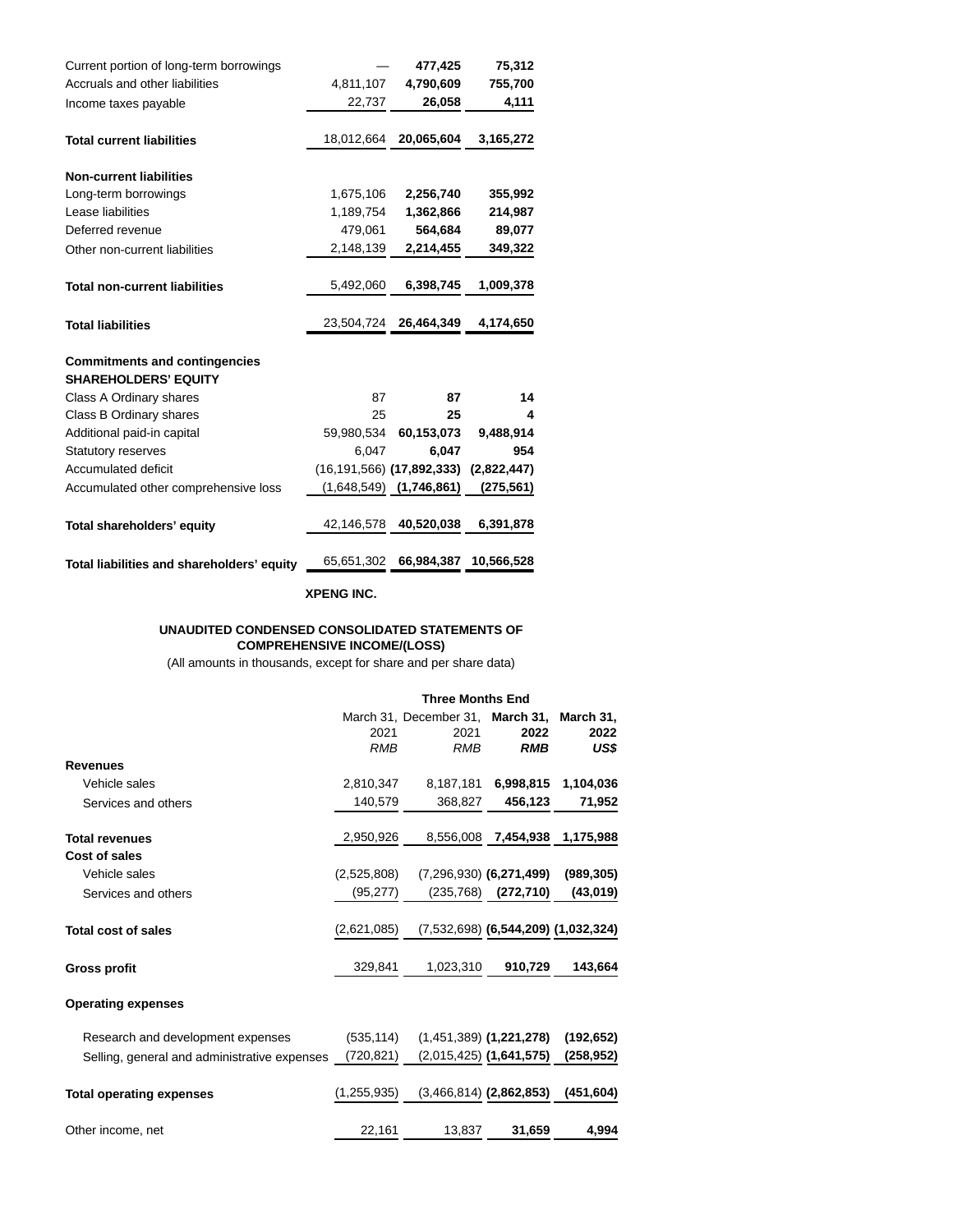| Loss from operations                                            | (903, 933) |           | $(2,429,667)$ (1,920,465)   | (302, 946) |
|-----------------------------------------------------------------|------------|-----------|-----------------------------|------------|
|                                                                 |            |           |                             |            |
| Interest income                                                 | 135,102    | 264,015   | 227,944                     | 35,957     |
| Interest expenses                                               | (1, 142)   | (13, 841) | (19, 834)                   | (3, 129)   |
| Fair value loss on derivative liabilities                       | (1,808)    | (26, 910) | (18, 249)                   | (2,879)    |
| Fair value gain (loss) on long-term<br>investments              |            | 591,506   | (17, 249)                   | (2, 721)   |
| Other non-operating (loss) income, net                          | (14, 780)  | 353,419   | 49,510                      | 7,810      |
| Loss before income tax expenses                                 | (786,561)  |           | $(1,261,478)$ (1,698,343)   | (267, 908) |
| Income tax expenses                                             |            | (25, 687) | (2, 424)                    | (382)      |
| <b>Net loss</b>                                                 | (786,561)  |           | $(1,287,165)$ (1,700,767)   | (268,290)  |
| Net loss attributable to ordinary<br>shareholders of XPeng Inc. | (786.561)  |           | $(1,287,165)$ $(1,700,767)$ | (268, 290) |

#### **XPENG INC.**

## **UNAUDITED CONDENSED CONSOLIDATED STATEMENTS OF COMPREHENSIVE INCOME/(LOSS) (CONTINUED)**

(All amounts in thousands, except for share and per share data)

|                                                                                                            | <b>Three Months End</b> |                                                         |                          |                           |
|------------------------------------------------------------------------------------------------------------|-------------------------|---------------------------------------------------------|--------------------------|---------------------------|
|                                                                                                            | 2021<br><b>RMB</b>      | March 31, December 31,<br>2021<br><b>RMB</b>            | March 31,<br>2022<br>RMB | March 31,<br>2022<br>US\$ |
| <b>Net loss</b>                                                                                            | (786, 561)              | (1, 287, 165)                                           | (1,700,767)              | (268, 290)                |
| Other comprehensive loss<br>Foreign currency translation                                                   |                         |                                                         |                          |                           |
| adjustment, net of nil tax                                                                                 | 101,092                 | (568, 659)                                              | (98, 312)                | (15,508)                  |
| <b>Total comprehensive loss</b><br>attributable to XPeng Inc.                                              | (685, 469)              | (1,855,824)                                             | (1,799,079)              | (283, 798)                |
| <b>Comprehensive loss attributable</b><br>to ordinary shareholders of<br>XPeng Inc.                        | (685, 469)              | (1,855,824)                                             | (1,799,079)              | (283, 798)                |
| Weighted average number of<br>ordinary shares used in<br>computing net loss per share<br>Basic and diluted |                         | 1,586,718,206 1,700,956,007 1,702,708,311 1,702,708,311 |                          |                           |
| Net loss per share attributable to<br>ordinary shareholders<br>Basic and diluted                           | (0.50)                  | (0.76)                                                  | (1.00)                   | (0.16)                    |
| Weighted average number of ADS<br>used in computing net loss per<br>share                                  |                         |                                                         |                          |                           |
| Basic and diluted                                                                                          | 793,359,103             | 850,478,004                                             | 851,354,156              | 851,354,156               |
| Net loss per ADS attributable to<br>ordinary shareholders                                                  |                         |                                                         |                          |                           |
| Basic and diluted                                                                                          | (0.99)                  | (1.51)                                                  | (2.00)                   | (0.32)                    |
|                                                                                                            | <b>XPENG INC.</b>       |                                                         |                          |                           |

## **UNAUDITED RECONCILIATIONS OF GAAP AND NON-GAAP RESULTS**

(All amounts in thousands, except for share and per share data)